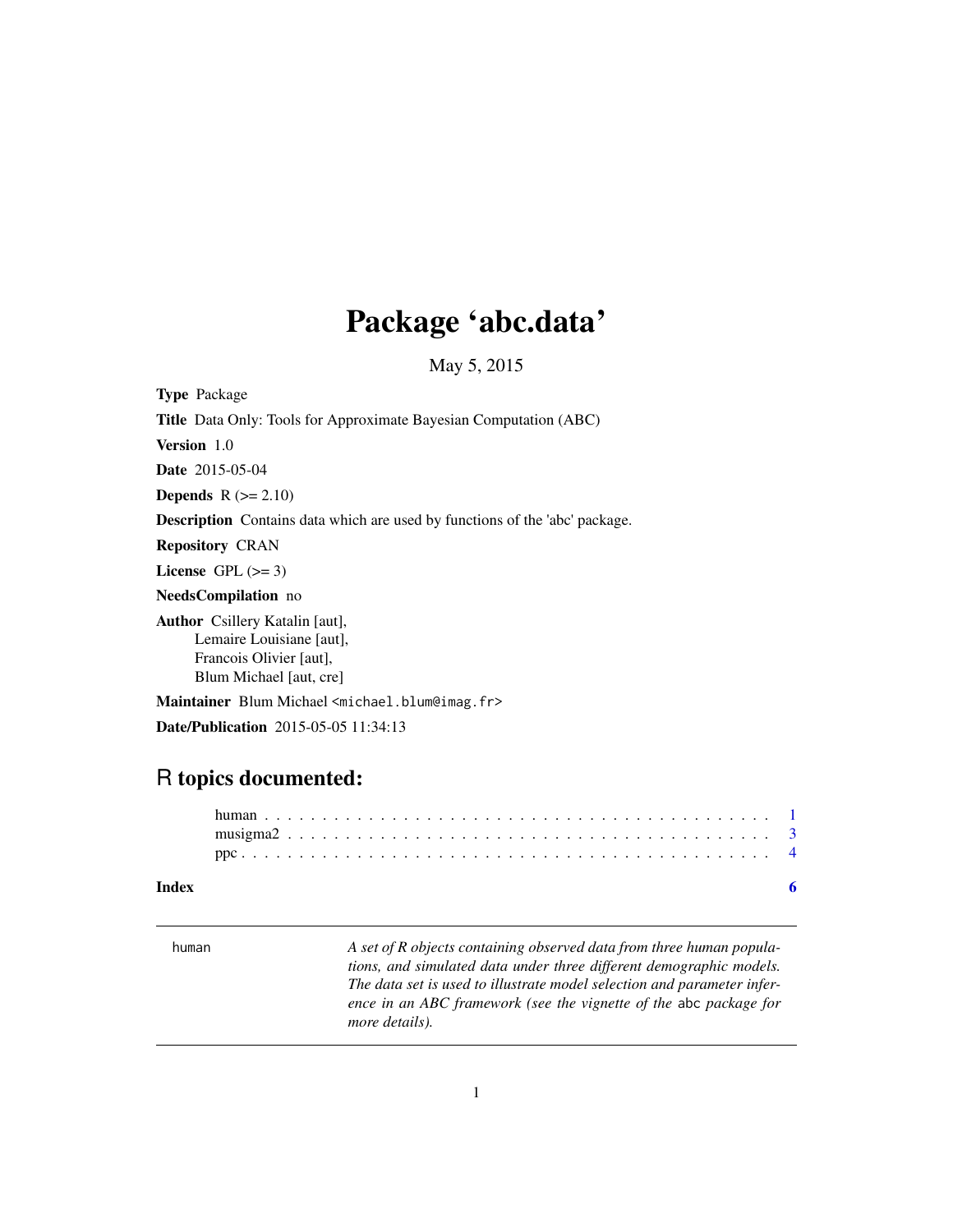#### $2 \th$ uman  $h$ uman  $h$ uman  $h$ uman  $h$ uman  $h$ uman  $h$ uman  $h$ uman  $h$ uman  $h$ uman  $h$ uman  $h$ uman  $h$ uman  $h$ uman  $h$ uman  $h$ uman  $h$ uman  $h$ uman  $h$ uman  $h$ uman  $h$ uman  $h$ uman  $h$ uman  $h$ uman  $h$ uman  $h$ uman  $h$ uman  $h$

#### Description

data(human) loads in four R objects: stat.voight is a data frame with 3 rows and 3 columns and contains the observed summary statistics for three human populations, stat.3pops.sim is also a data frame with 150,000 rows and 3 columns and contains the simulated summary statistics, models is a vector of character strings of length 150,000 and contains the model indices, par. italy. sim is a data frame with 50,000 rows and 4 columns and contains the parameter values that were used to simulate data under a population bottleneck model. The corresponding summary statistics can be subsetted from the stat.3pops.sim object as subset(stat.3pops.sim, subset=models=="bott").

#### Usage

data(human)

#### Format

The stat.voight data frame contains the following columns:

- pi The mean nucleotide diversity over 50 loci in 3 human populations, Hausa, Italian, and Chinese.
- TajD.m The mean of Tajima's D statistic over 50 loci in 3 human populations, Hausa, Italian, and Chinese.
- TajD.v The variance of Tajima's D statistic over 50 loci in 3 human populations, Hausa, Italian, and Chinese.

Each row represents a simulation. Under each model 50,000 simulations were performed. Row names indicate the type of demographic model.

The stat.3pops.sim data frame contains the following columns:

- pi The mean of nucleotide diversity over 50 simulated loci under 3 demographic scenarios: constant size population, population bottleneck, and population expansion.
- TajD.m The mean of Tajima's D statistic over 50 simulated loci under 3 demographic scenarios: constant size population, population bottleneck, and population expansion.
- TajD.v The variance of Tajima's D statistic over 50 simulated loci under 3 demographic scenarios: constant size population, population bottleneck, and population expansion.

Each row represents a simulation. Under each model 50,000 simulations were performed. Row names indicate the type of demographic model.

The par.italy.sim data frame contains the following columns:

- Ne The effective population size.
- a The intensity of the bottleneck (i.e. the ratio of the population sizes before and during the bottleneck).
- duration The duration of the bottleneck.

start The start of the bottleneck.

Each row represents a simulation.

models contains the names of the demographic models.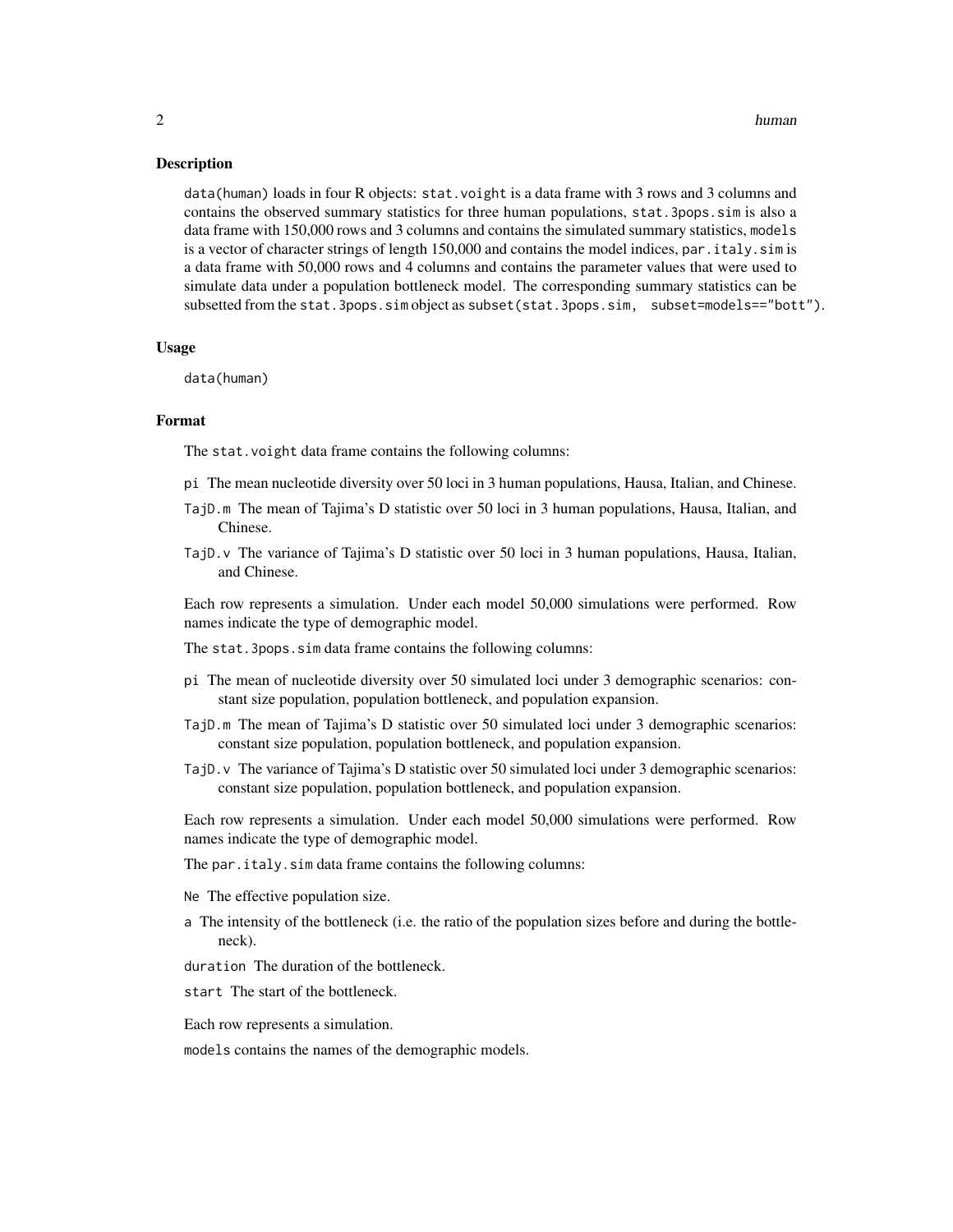#### <span id="page-2-0"></span> $m$ usigma $2$  3

#### Details

Data is provided to estimate the posterior probabilities of classical demographic scenarios in three human populations: Hausa, Italian, and Chinese. These three populations represent the three continents: Africa, Europe, Asia, respectively. par.italy.sim may then used to estimate the ancestral population size of the European population assuming a bottleneck model.

It is generally believed that African human populations are expanding, while human populations from outside of Africa have gone through a population bottleneck. Tajima's D statistic has been classically used to detect changes in historical population size. A negative Tajima's D signifies an excess of low frequency polymorphisms, indicating population size expansion. While a positive Tajima's D indicates low levels of both low and high frequency polymorphisms, thus a sign of a population bottleneck. In constant size populations, Tajima's D is expected to be zero.

With the help of the human data one can reach these expected conclusions for the three human population samples, in accordance with the conclusions of Voight et al. (2005) (where the observed statistics was taken from), but using ABC.

#### Source

The observed statistics were taken from Voight et al. 2005 (Table 1.). Also, the same input parameters were used as in Voight et al. 2005 to simulate data under the three demographic models. Simulations were performed using the software ms and the summary statistics were calculated using sample\_stats (Hudson 1983).

#### References

B. F. Voight, A. M. Adams, L. A. Frisse, Y. Qian, R. R. Hudson and A. Di Rienzo (2005) Interrogating multiple aspects of variation in a full resequencing data set to infer human population size changes. PNAS 102, 18508-18513.

Hudson, R. R. (2002) Generating samples under a Wright-Fisher neutral model of genetic variation. Bioinformatics 18 337-338.

musigma2 *A set of objects used to estimate the population mean and variance in a Gaussian model with ABC (see the vignette of the* abc *package for more details).*

#### **Description**

musigma2 loads in five R objects: par.sim is a data frame and contains the parameter values of the simulated data sets, stat is a data frame and contains the simulated summary statistics, stat.obs is a data frame and contains the observed summary statistics, post.mu and post.sigma2 are data frames and contain the true posterior distributions for the two parameters of interest,  $\mu$  and  $\sigma^2$ , respectively.

#### Usage

data(musigma2)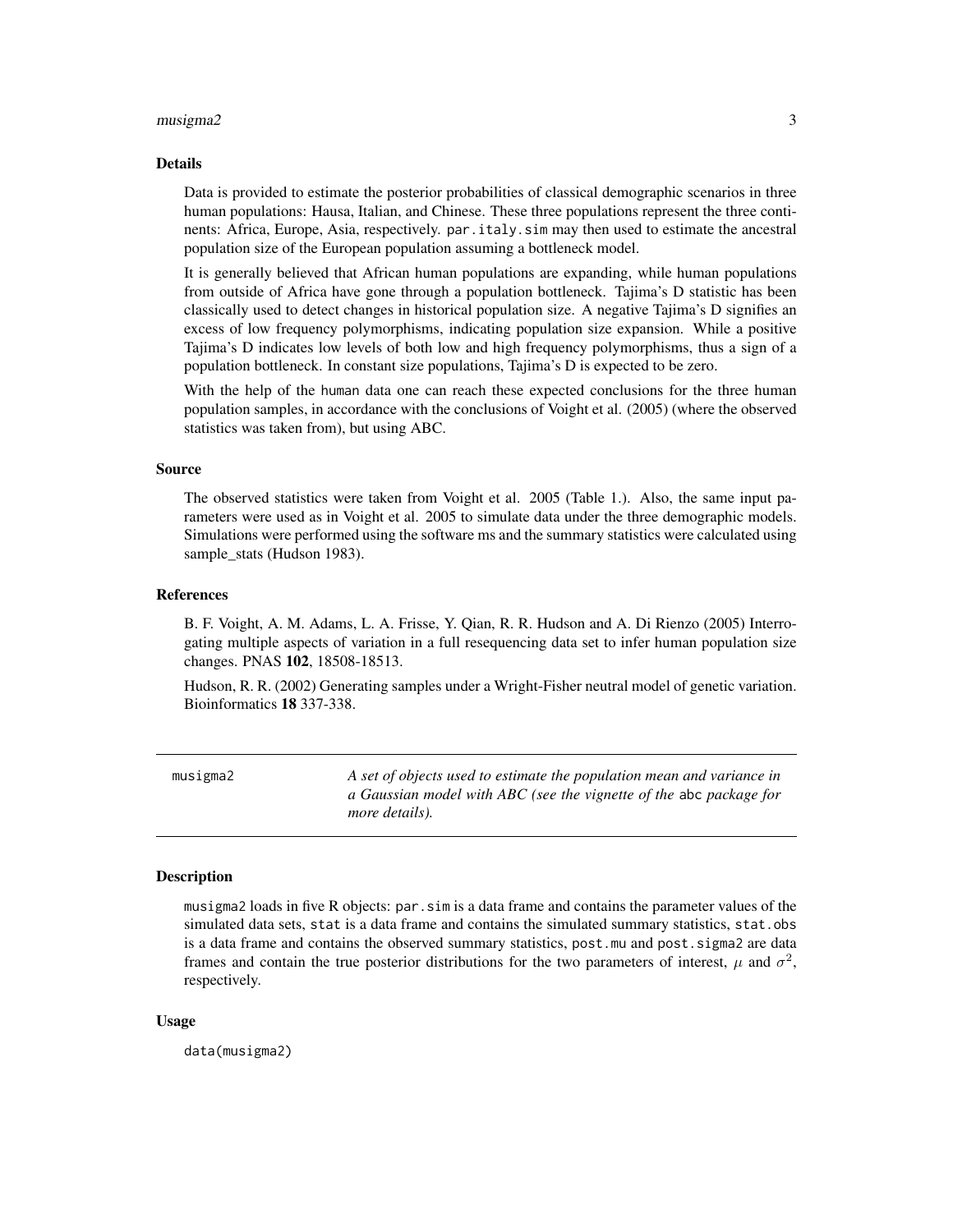#### <span id="page-3-0"></span>Format

The par.sim data frame contains the following columns:

mu The population mean.

sigma2 The population variance.

The stat.sim and stat.obs data frames contain the following columns:

mean The sample mean.

var The logarithm of the sample variance.

The post.mu and post.sigma2 data frames contain the following columns:

x the coordinates of the points where the density is estimated.

y the posterior density values.

#### Details

The prior of  $\sigma^2$  is an inverse  $\chi^2$  distribution with one degree of freedom. The prior of  $\mu$  is a normal distribution with variance of  $\sigma^2$ . For this simple example, the closed form of the posterior distribution is available.

#### Source

The observed statistics are the mean and variance of the sepal of *Iris setosa*, estimated from part of the iris data.

The data were collected by Anderson, Edgar.

#### References

Anderson, E. (1935). The irises of the Gaspe Peninsula, *Bulletin of the American Iris Society*, 59, 2-5.

| ppc | Data to illustrate the posterior predictive checks for the data human. |
|-----|------------------------------------------------------------------------|
|     | ppc and human are used to illustrate model selection and parameter     |
|     | inference in an ABC framework (see the vignette of the abc package     |
|     | for more details).                                                     |

#### Description

data(ppc) loads in the data frame post.bott, which contains the summary statistics calculated from data simulated a posteriori under the bottleneck model (see data(human) and the package's vignette for more details).

#### Usage

data(ppc)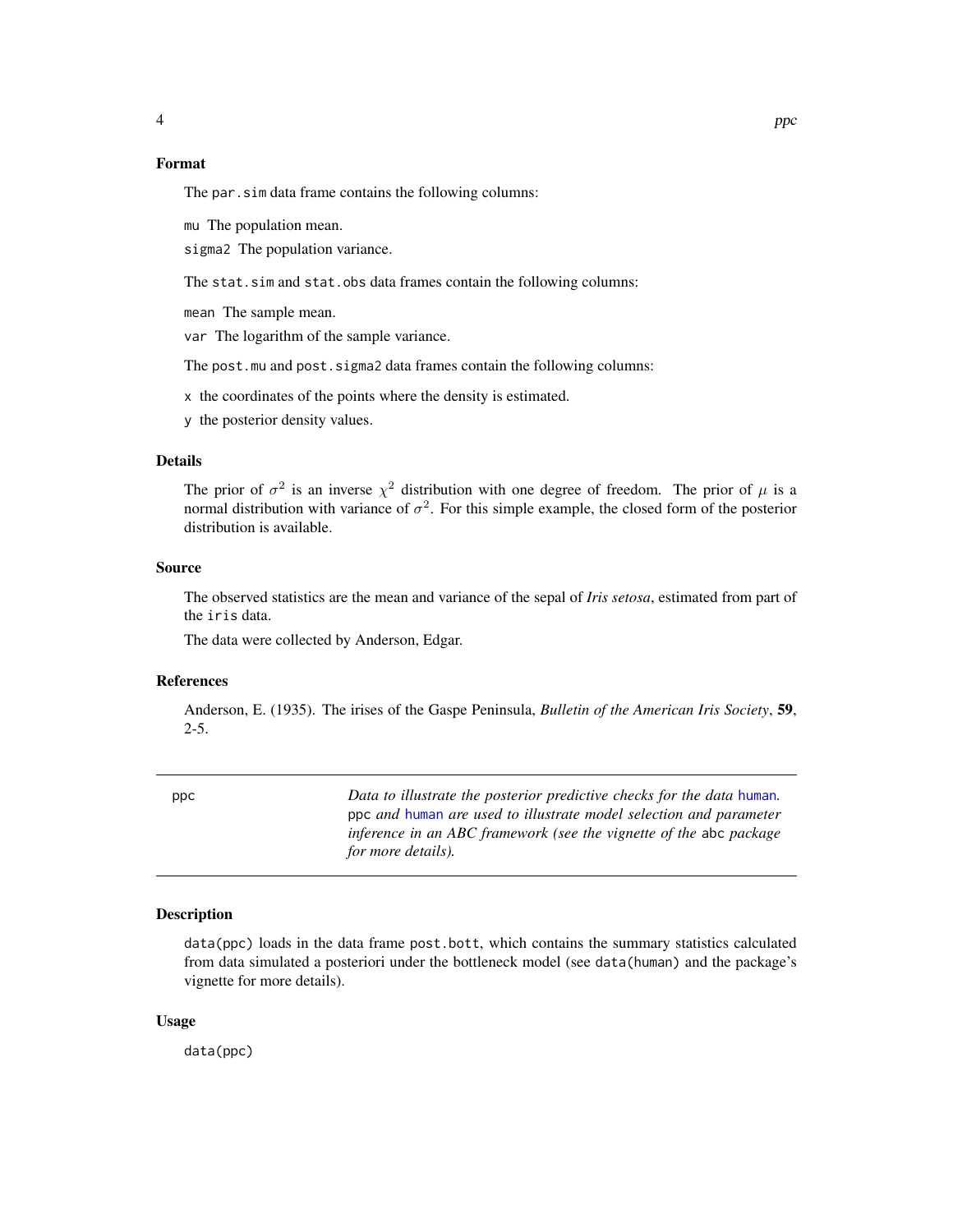#### Format

The post.bott data frame contains the following columns:

pi The mean nucleotide diversity over 50 loci.

TajD.m The mean of Tajima's D statistic over 50 loci.

TajD.v The variance of Tajima's D statistic over 50 loci.

Each row represents a simulation. 1000 simulations were performed under the bottleneck model.